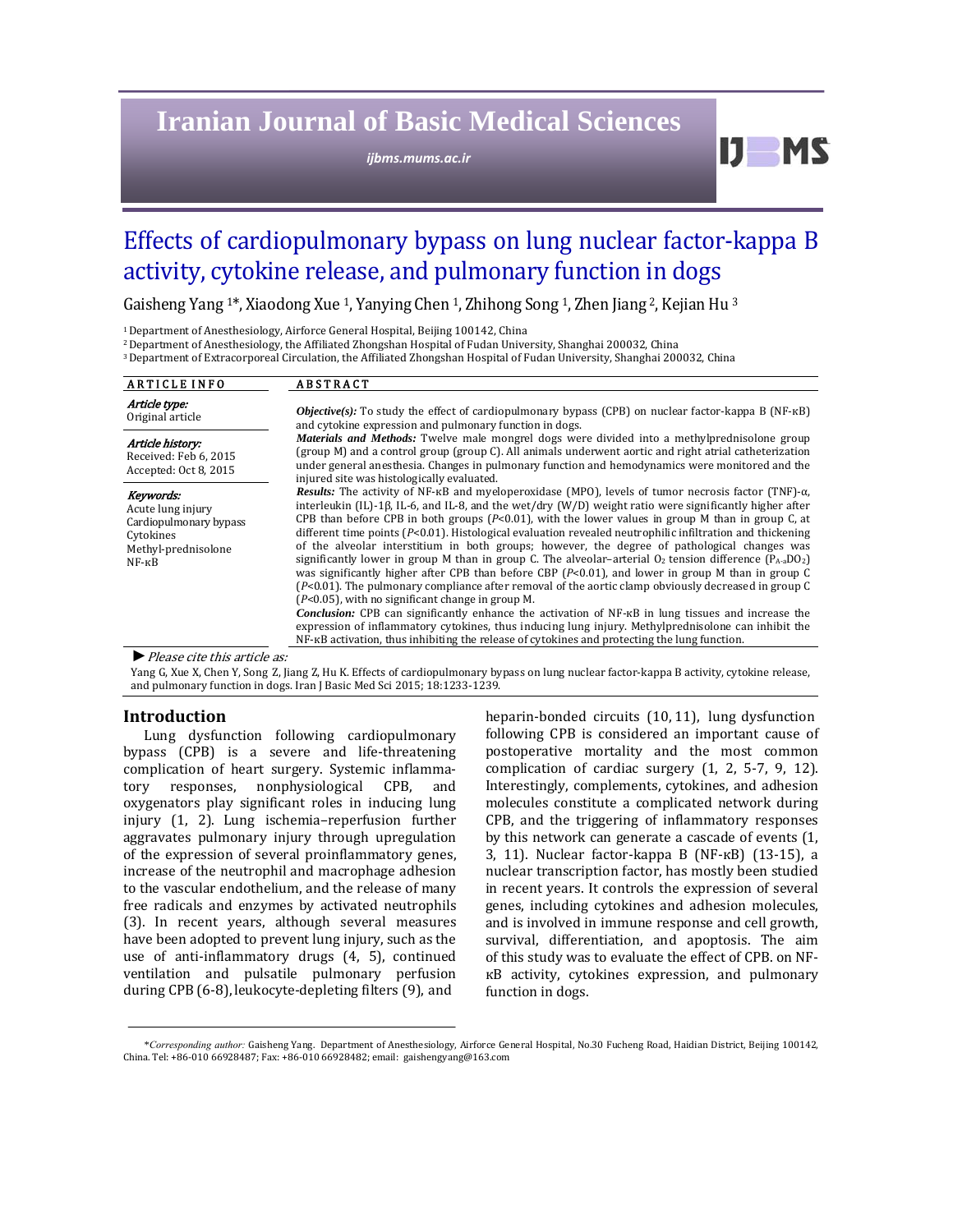# **Materials and Methods**

## *Animals and grouping*

In total, 12 healthy male mongrel dogs (weight, 24-28 kg) provided by Fudan University affiliated with Zhongshan hospital were randomly divided into two groups: a methylprednisolone group (group M) and a control group (group  $C$ ). In group  $M$ , the dogs were treated with  $5 \text{ mg/kg}/10 \text{ ml of}$ methylprednisolone (Pfizer Manufacturing Belgium NV, Rijksweg 12, 2870 Puurs, Belgium) after the induction of anesthesia, while in group  $C$ , the dogs were treated with 10 ml of normal saline. This study was performed in strict accordance with the recommendations in the Guide for the Care and Use of Laboratory Animals of the National Institutes of Health. 

## *Anesthesia*

The dogs were placed in the supine position after IV anesthesia with  $30 \text{ mg/kg}$  napental, and then the IV injection of 5  $\frac{1}{2}$  ug/kg fentanyl and 4 mg pipecuronium bromide; tracheal tubes with an internal diameter of 9.5 mm were inserted through the oral cavity for mechanical ventilation. The fraction of inspired oxygen  $(FiO<sub>2</sub>)$  was 100%, tidal volume was  $15$  ml/kg, and respiratory frequency was 10-20 breaths per min. Meanwhile, the arterial partial pressure of carbon dioxide  $(PaCO<sub>2</sub>)$  was maintained at 35-45 mmHg through regulation of the respiratory frequency. Anesthesia was maintained by the continuous infusion of  $2.5 \text{ mg/kg/min}$  propofol via a pump and intermittent IV administration of fentanyl and pipecuronium bromide. All vital signs were checked, including the body temperature monitored using a temperature probe placed in the esophagus and electrocardiograms. Blood samples were obtained by femoral artery puncture. After heparinization, CPB was performed by inserting tubes into the ascending aorta and right auricle. Ventilation was ceased after CPB, and the aorta was clamped for 120 min. Rewarming was performed 110 min after aortic clamping. Then, CPB was gradually ceased after removal of the clamp, with cardiac resuscitation and the establishment of steady circulatory dynamics. All parameters were monitored for 90 min after removal of the aortic clamp, following which all the dogs were killed by F.vs. 

## *Cardiopulmonary bypass (CPB)*

The priming solution used for CPB included 30 ml/kg of 20% mannite and 5% NaHCO<sub>3</sub> each and  $0.6$ mg/ml of heparin, with Ringer's lactate solution and gelofusine in a 1:8 proportion. The heart-lung machine used in this study was purchased from Jostra, Germany; the children's membrane oxygenator and blood reservoir from Baxter; and tubes from the Shanghai Xiangsheng factory for

medical instruments. After heparinization, CPB was initiated. The aorta was cross-clamped when the esophageal temperature dropped to  $28-30$  °C. Meanwhile, cold crystalloid cardioplegic solution (97.9 mmol/l NaCl, 13.4 mmol/l postassium glutamate and KCl, 2 mmol/l CaCl<sub>2</sub>, 16 mmol/l MgCl<sub>2</sub>, 1.9 mmol/l procaine, and 28.6 mmol/l NaHCO<sub>3</sub>) was perfused from the aortic root to achieve a flat line electrocardiogram. During CPB, the perfusion volume was maintained at 50-70 ml/kg, and the mean arterial pressure (MAP) at 50-70 mmHg. The gas volume was appropriately adjusted according to the PaCO<sub>2</sub> value. The aortic clamp was removed at 35 °C after 110 min, and cardiac resuscitation was performed to restore normal ventilation. CPB was gradually ceased under a steady circulation, following which nucleoprotamine was administered to neutralize the effects of heparin. Steroid hormones were not administered to any animal during the experiment. 

## *Test indices and measurements*

Electrocardiograms, MAP, and the mean pulmonary artery pressure (MPAP) were continuously measured. CVP, PCWP, CO, lung compliance, and arterial blood gases (ABGs) were also assessed before CPB  $(T_0)$  and 30  $(T_2)$  and 90  $(T_3)$  min after aortic clamp removal. PVR, CI, and  $PA-aO<sub>2</sub>$  were calculated, with  $PA-aO<sub>2</sub>$  calculated using the following formula:  $[FiO<sub>2</sub> × (atmospheric pressure -$ 47) – (PaCO<sub>2</sub> × 1.25) – PaCO<sub>2</sub>]. Serum was separated from arterial blood at  $T_0$ ,  $T_1$  (before aortic clamp removal),  $T_2$ , and  $T_3$ . Cytokines levels were measured by radioimmunoassay kits, such as  $125$ I-labeled kit. The hematocrit value was used to adjust the effects of blood dilution; with the correction value calculated using the following formula: hematocrit before anesthesia/factual hematocrit  $\times$  testing value. Tissues were obtained from the upper left lung lobe at  $T_0$ ,  $T_1$ ,  $T_2$ , and  $T_3$ . Nucleoprotein from the lung tissue cells was extracted using the Derychere F method  $(16)$ , and NF- $\kappa$ B activity was measured by the Western blot assay. The wet/dry  $(W/D)$  weight ratio was calculated after placing the lung tissue at 85 °C for 72 hr. Myeloperoxidase (MPO) levels were measured using colorimetry, and pathological changes in the lungs were assessed by hematoxylin and eosin staining.

### *Statistical analysis*

All statistical analyses were performed using SPSS 13.0 software, and all data are expressed as means±standard deviations (SDs). Analysis of variance (ANOVA) was used for within-group comparisons; while Fisher's least significant difference (LSD) test was used for between-group comparisons. A *P*-value of <0.05 was considered statistically significant.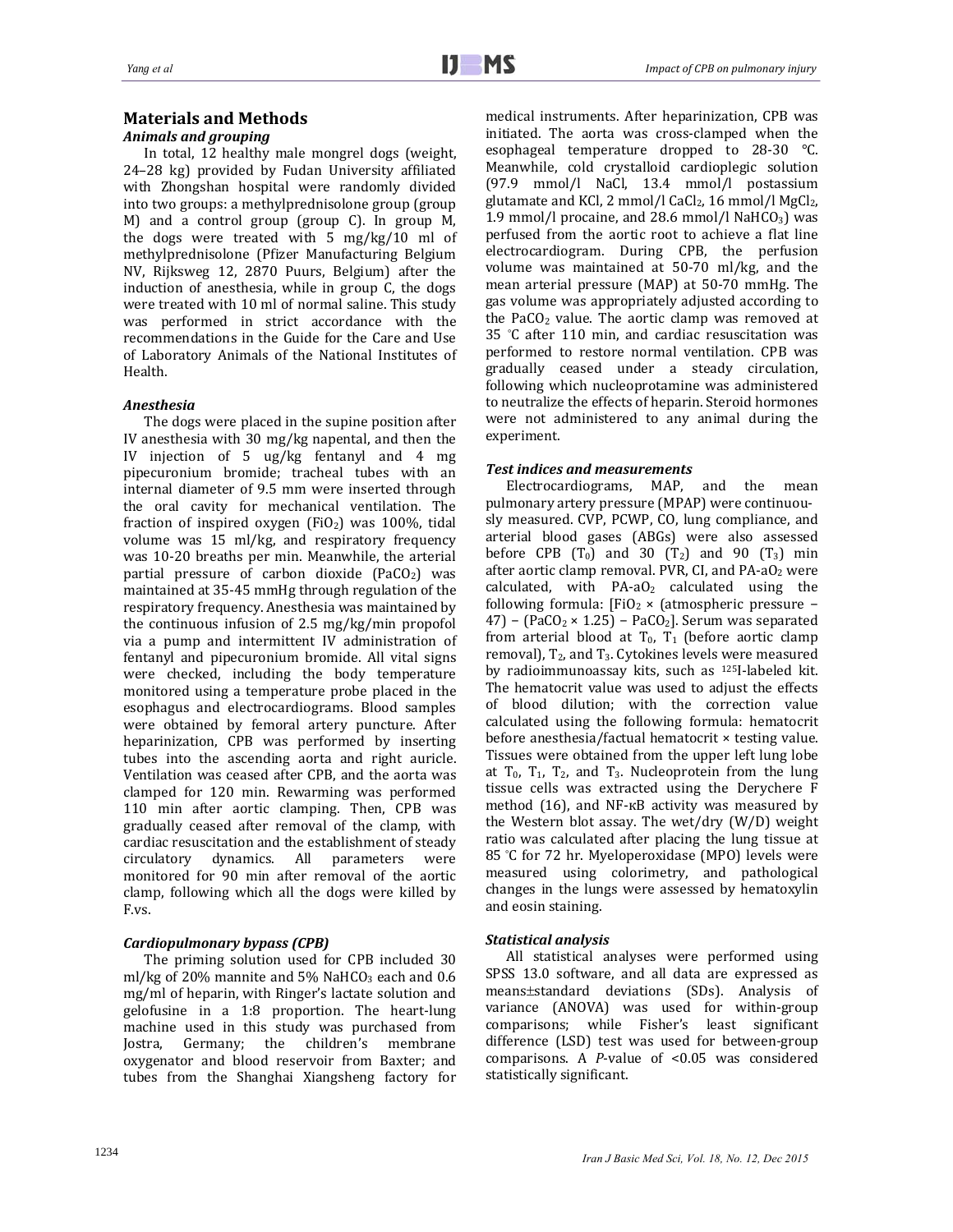

#### **Figure 1.** Lung function changes (mean±SD)

Impacts of CPB on lung compliance, PA-aO2, and PaCO2 between the two groups. Data are expressed as the mean $\pm$ SD (n=5 per group). #*P*<0.05, ##*P*<0.01, compared with the control group; \**P*<0.05, \*\**P*<0.01, compared with the T<sub>0</sub> (T<sub>0</sub>: before CPB, T<sub>2</sub>: 30 min after aortic clamp removal, and  $T_3$ : 90 min after aortic clamp removal)

#### **Results**

### *General characteristics*

The weight, height, hematocrit value, and dose of vasoactive drugs used during the cardiac resuscitation period and CPB-off time showed no significant differences between the two groups ( $P > 0.05$ ).

#### *Hemodynamic changes*

MAP and CI showed no significant difference at any time point between the two groups. PVR was significantly higher at  $T_2$  and  $T_3$  than at  $T_0$  in group C  $(P<0.05)$ , while there was no significant difference in group M (*P*>0.05). 

#### *Pulmonary function changes*

Compared to that at T<sub>0</sub>, PA-aDO2 at T<sub>2</sub> and T<sub>3</sub> was significantly increased (Figure 1, *P*<0.01). This increase was greater in group  $C$  than in group  $M$ . However,  $PaCO<sub>2</sub>$  showed no significant difference



**Figure 2.** Changes of cytokines levels (mean±SD)

Changes of TNF- $\alpha$ , IL-1 $\beta$ , IL-6, and IL-8 of the two groups before and after CPB. TNF- $\alpha$ , IL-1 $\beta$ , IL-6, and IL-8 were measured by radioimmunoassay kits  $(1251$ -labeled kits). Data are expressed as the mean±SD (n=5 per group).  $^{**}P$ <0.01, compared with the control group; \*\**P<*0.01, compared with the T<sub>0</sub> (T<sub>0</sub>: before CPB, T<sub>1</sub>: before aortic clamp removal,  $T_2$ : 30 min after aortic clamp removal, and  $T_3$ : 90 min after aortic clamp removal)

between the two groups at any time point. The lung compliance was significantly decreased at  $T_2$  and  $T_3$ compared with that at  $T_0$  in group C (Figure,  $P > 0.05$ ); however, there was no significant difference in group M (Figure 1, *P*>0.05). 

## *Cytokine levels*

The cytokines levels were significantly higher at  $T_1$ ,  $T_2$ , and  $T_3$  than at  $T_0$  (Figure 2, *P*<0.01), with those at  $T_2$  being significantly higher than those at T<sub>1</sub> (Figure 2, *P*<0.05). The cytokines levels at  $T_1$ ,  $T_2$ ,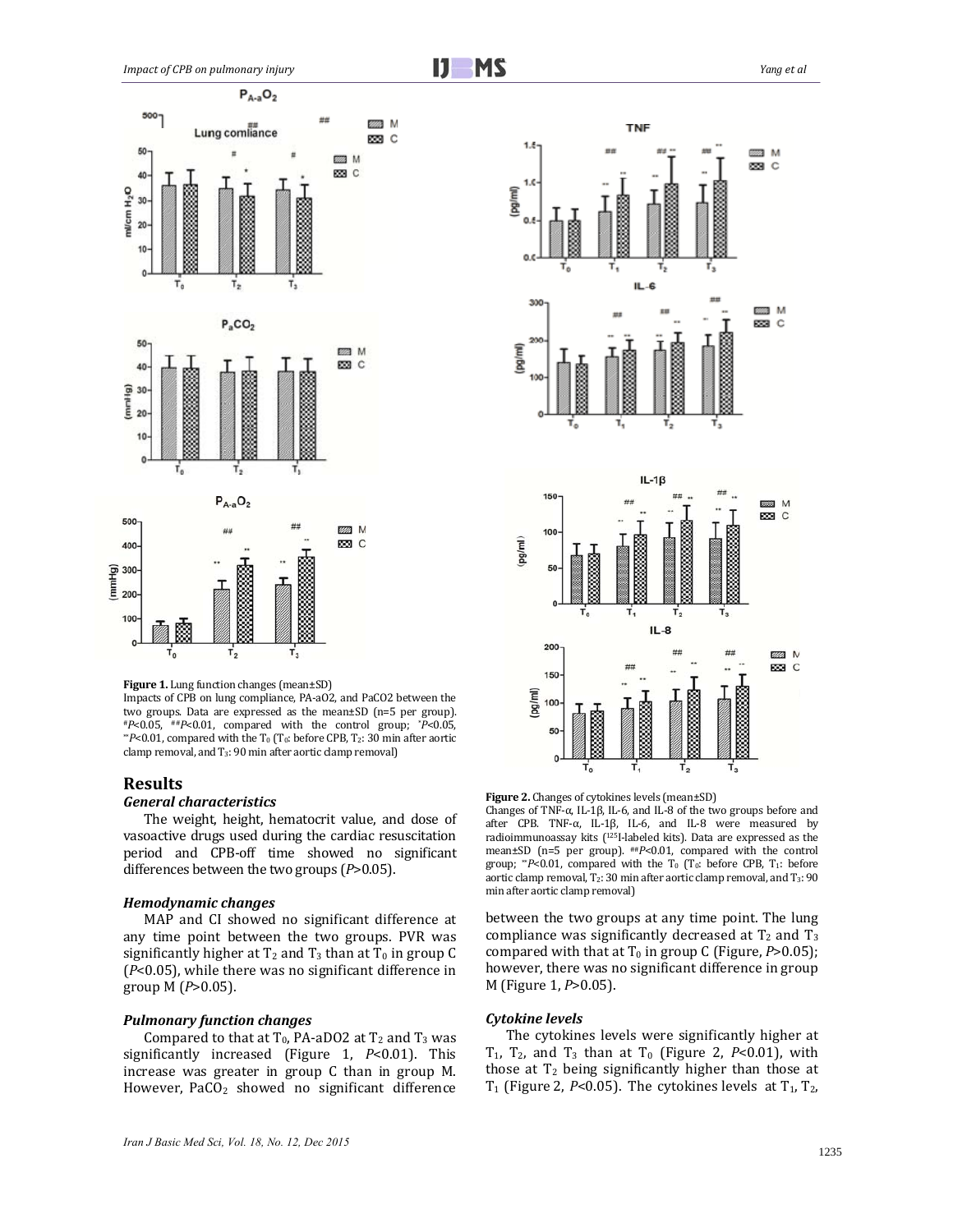

**Figure** 3. Changes of NF-κB P<sub>65</sub> activity (mean±SD)

Changes of NF- $\kappa$ B P<sub>65</sub> activities of the two groups before and after CPB. NF-κB P<sub>65</sub> activity was measured by the Western blot assay. NF-κB P<sub>65</sub> activity indicates the intensity of bands on Western blot (IOD). Data are expressed as the mean $\pm$ SD, (n=5 per group). ##P<0.01, compared with the control group; \*\*P<0.01, compared with the  $T_0$  ( $T_0$ : before CPB,  $T_1$ : before aortic clamp removal,  $T_2$ : 30 min after aortic clamp removal, and  $T_3$ : 90 min after aortic clamp removal) 

and  $T_3$  were significantly lower in group M than in group C (Figure 2, *P*<0.01). 

#### *NF‐κB P65 activity*

The NF-κB P65 activity was significantly higher at  $T_1$ ,  $T_2$ , and  $T_3$  than at  $T_0$  in both groups (Figure 3, *P* < 0.01). The activity at  $T_2$  was significantly higher than that at  $T_1$  (Figure 3,  $P < 0.05$ ) in group C, whereas there was no significant difference in group M (Figure 3,  $P > 0.05$ ). The NF- $\kappa$ B P65 activity at T<sub>1</sub>, T<sub>2</sub>, and  $T_3$  was lower in group M than in group C (Figure 3, *P*<0.01). 

#### *W/D weight ratio*

The  $W/D$  weight ratio was significantly higher at  $T_1$ ,  $T_2$ , and  $T_3$  than at  $T_0$  in both groups (Figure 4, *P*<0.05), with the values being significantly lower in group M than in group C (Figure 4,  $P<0.01$ ).

## *MPO activity*

The MPO activity was significantly higher at  $T_1$ ,  $T_2$ , and  $T_3$  than that at  $T_0$  in both groups (Figure 5, *P*<0.01). The activity at  $T_2$  was significantly higher than that at  $T_1$  in group C (Figure 5,  $P<0.05$ ), while there was no significant difference in group M (Figure 5,  $P > 0.05$ ). Furthermore, the activity at  $T_1$ ,  $T_2$ , and  $T_3$  was significantly lower in group M than in group C (Figure 5, *P*<0.01). 

#### *Pathological changes*

At  $T_0$ , the aortopulmonary septum was narrow without exudation in the alveolar spaces, while at  $T_1$ ,  $T_2$ , and  $T_3$ , the septum was widened with some exudation in the alveolar spaces. The degree of pathological changes at the three time points was lower in group M than in group C.





#### **Figure 4.** W/D of lung tissues (mean±SD)

Changes of wet/dry  $(W/D)$  weight ratios of the two groups before and after CPB. The W/D weight ratio was calculated after placing the lung tissue at  $85^\circ$ C for 72 hr. Data are expressed as the mean±SD, (n=5 per group).  $^{**}P<0.01$ , compared with the control group;  $*P<0.05$ ,  $*P<0.01$ , compared with the T<sub>0</sub> (T<sub>0</sub>: before CPB, T<sub>1</sub>: before aortic clamp removal, T<sub>2</sub>: 30 min after aortic clamp removal, and  $T_3$ : 90 min after aortic clamp removal)





Changes of MPO activities in lung tissues of the two groups before and after CPB. Myeloperoxidase (MPO) levels were measured using colorimetry. Data are expressed as the mean $\pm$ SD, (n=5 per group).  $^{**}P<0.01$ , compared with the control group; \*\* $P<0.01$ , compared with the  $T_0$  ( $T_0$ : before CPB,  $T_1$ : before aortic clamp removal,  $T_2$ : 30 min after aortic clamp removal, and  $T_3$ : 90 min after aortic clamp removal)

### **Discussion**

Lung injury is the most common complication and the main cause of death after cardiac surgery under CPB (17, 30). Mild lung injury after CPB only leads to an increase in  $P_{A-a}DO_2$ ; however, severe lung injury can develop into acute respiratory distress syndrome  $(1, 17, 18)$ . Up to now, the detailed mechanisms of post-CPB lung injury are not very clear, the vast majority of scholars believed that CPBinduced systemic inflammatory responses were the main cause of lung injury. During CPB, blood contacts the nonphysiological CPB circuit system to activate the complement bypass system, following which the classical complement pathway is activated by the protamine-heparin complex to generate complement fragments (19-21) such as  $C_{3a}$ ,  $C_{5a}$ , and  $C_{5b-9}$ , which make up the complex to increase vascular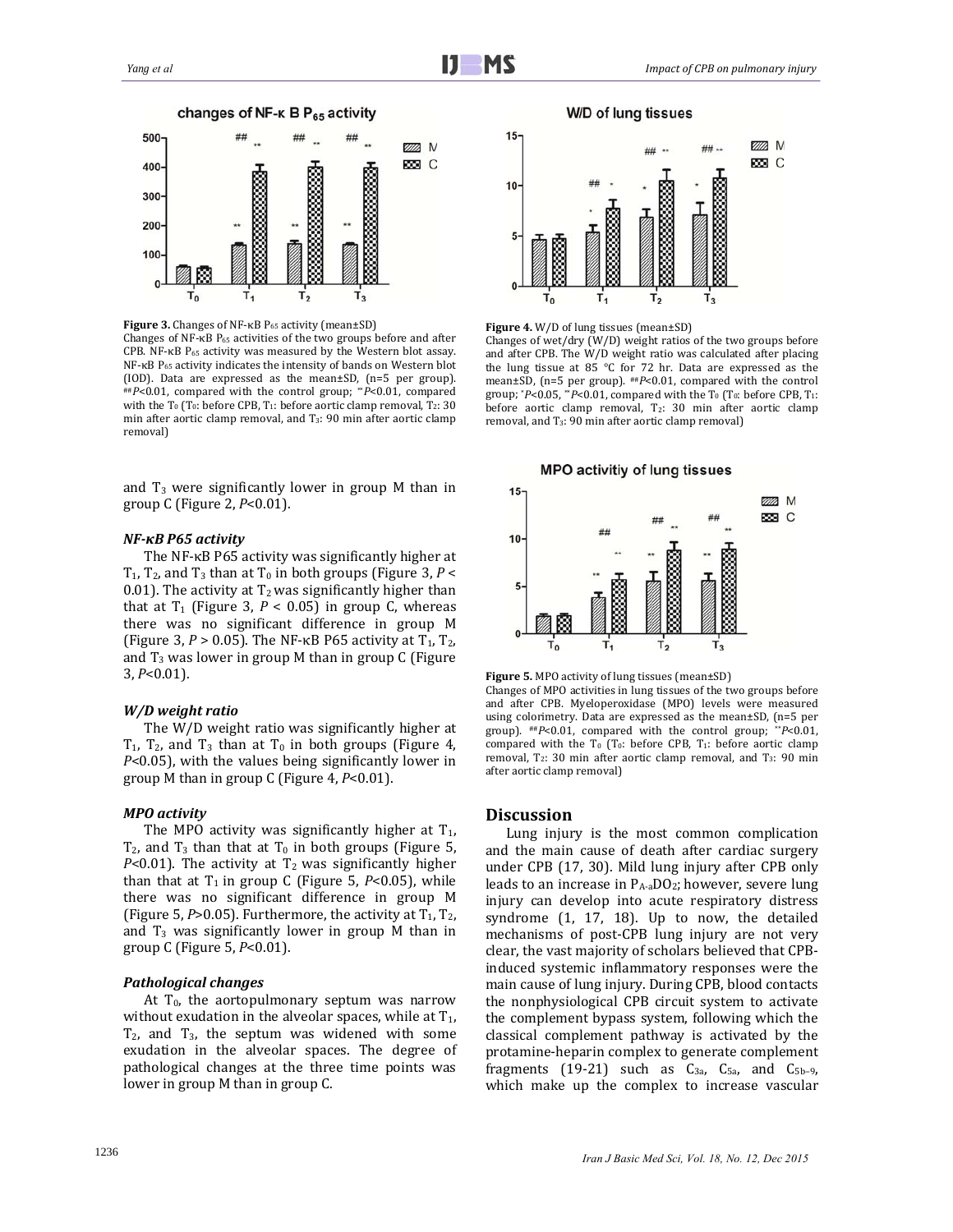permeability, activate neutrophilic granulocytes, and release histamine and several 3-cytokines such as tumor necrosis factor (TNF)-α, interleukin (IL)-1β, IL-6, and IL-8  $(1, 2, 7)$ . TNF- $\alpha$  increases the microvascular permeability to induce multiorgan dysfunction  $(22)$ ; IL-6 is considered a marker of severe tissue injury and a prognostic indicator in patients with infectious shock; and IL-8, a major chemotactic factor in neutrophilic granulocytes, regulates lung injuries mediated by neutrophilic granulocytes. Cytokines induce the expression of endothelial cell adhesion molecules such as Pselectin and E-selectin, which promote adhesion and activation of neutrophilic granulocytes that cause lung injury through the release of many active substances such as collagenase, metalloproteinase, and MPO in the lung capillaries  $(23, 24)$ . In recent years, with the purpose of reducing the inflammatory cytokines in blood, CPB techniques have been developed by heparin-coated CPB circuit, pulmonary perfusion, CPB ultrafiltration, leukocyte filtration, miniature CPB and intra-CPB pulmonary ventilation, etc. (9,11,31-34), but these techniques still could not significantly reduce the incidence of post-CPB lung injury. We believed that these techniques have only reduced the levels of inflammatory cytokines to some extent, while did not eliminate the triggers of lung injury. The inflammatory cytokines would form a complex network inside body, and the elevated levels of cytokines would cause a cascading waterfall effect and consequently rapid increase of cytokines, thus induce a series of pathophysiological changes. Many cytokines and adhesion molecule genes have binding sites on NF-KB and play an important regulatory role in the transcription and expression of  $NF$ -кВ (13-15). Usually,  $NF$ -кВ is sequestered in an inactive form in the cytoplasm because of its association with the inhibitory protein IKB. When stimulated, after the proteasomal degradation of IKB, NF-KB translocates to the nucleus and binds to the target DNA elements in the promoters of different genes. Some studies have also reported that an inactive  $NF$ - $KB/I$ - $KB$  complex exists in the cytoplasm. When the p32 and p36 serines of I-KB are phosphorylated under hypoxic conditions, I-кВ is separated from the NF-кB/I-кB complex, and the activated NF-кB enters the nucleolus to combine with the special  $\kappa$ B site and regulate gene transcription. During CPB, active complements, inflammatory responses, and hypoxia can quickly activate NF-KB and increase the cytokines levels. At the same time, increased TNF- $\alpha$  and IL-1 $\beta$  levels also stimulate NF-<sub>K</sub>B, resulting in positive feedback. Therefore, NF-KB probably plays a much important role in lung injury (13). We established canine CPB model to completely simulate post-CPB lung injury. The clinical results showed that at each time point after CPB (T1-T3), the activities of NF-KB in lung

tissues were increased significantly than before CPB, meanwhile, the inflammatory cytokines at corresponding time point were also significantly increased than that before CPB. The MPO activity in lung was significantly increased., and the pathological results of lung tissues showed pulmonary interstitial edema and neutrophil infiltration; pulmonary compliance was also reduced and PA-aO2 was increased, thus inducing acute lung injury. The comparison of NF-кВ activity and cytokine levels at  $T_2$  and  $T_3$  showed small changes than those at  $T_1$ , but the pulmonary MPO activity, W/D ratio, and pathological changes were further aggravated, indicating that pulmonary ischemiareperfusion increased lung injury (because lung functions could not be monitored at  $T_1$ , so this study did not compare those data among  $T_1$ ,  $T_2$ , and  $T_3$ ). The advantages of animal experiments lied in that healthy animals with completely normal heart and lung functions could be selected, so that the differences among individuals were small, and it could also avoid the impacts of medical diseases and surgeries of clinical patients on the results. Through this experiment, we believed that in the pathogenesis of CPB-induced lung injury, NF-кВ and inflammatory cytokines played important roles, so selecting effective NF-кВ inhibitor to block the activation of NF-<sub>K</sub>B could effectively prevent and reduce inflammatory responses.

Methylprednisolone was a commonly used antiinflammatory and immunosuppressive agent, while its anti-inflammatory mechanism was not very clear. Methylprednisolone might inhibit the activity of NFкB and exert anti-inflammatory effects through the following three pathways: First, themethylprednisolone-glucocorticoid receptor complex competes with the p65 subsite to inhibit NF-<sub>KB</sub>-dependent transcription in the nucleolus (25). Second, the complex induces I-кВ synthesis to suppress NF-кВ activation in the cytoplasm  $(26)$ . Third, the complex competes against transcriptional cofactors with NFкВ (27, 28). Lodge AJ *et al* (29) and Tassani P *et al* (35) found through animal experiments and clinical observations, respectively, that the single application of high-dose corti-costeroids or combined with aprotinin could significantly reduce the release of inflammatory cytokines and improve lung functions. While Chaney MA et al (36) found corticosteroids could not improve lung functions, so that it could not be helpful to achieve the early removal of endotracheal tube. The comparison of the above two implementation methods revealed that the effects of glucocorticoids were poor when added at the beginning of surgery or in CPB, while the effects would be better when added before anesthesia or when the surgery is prolonged. Under exogenous stimulation, phosphorylated I-KB is not steady and degrades in 10-15 min. Because methylprednisolone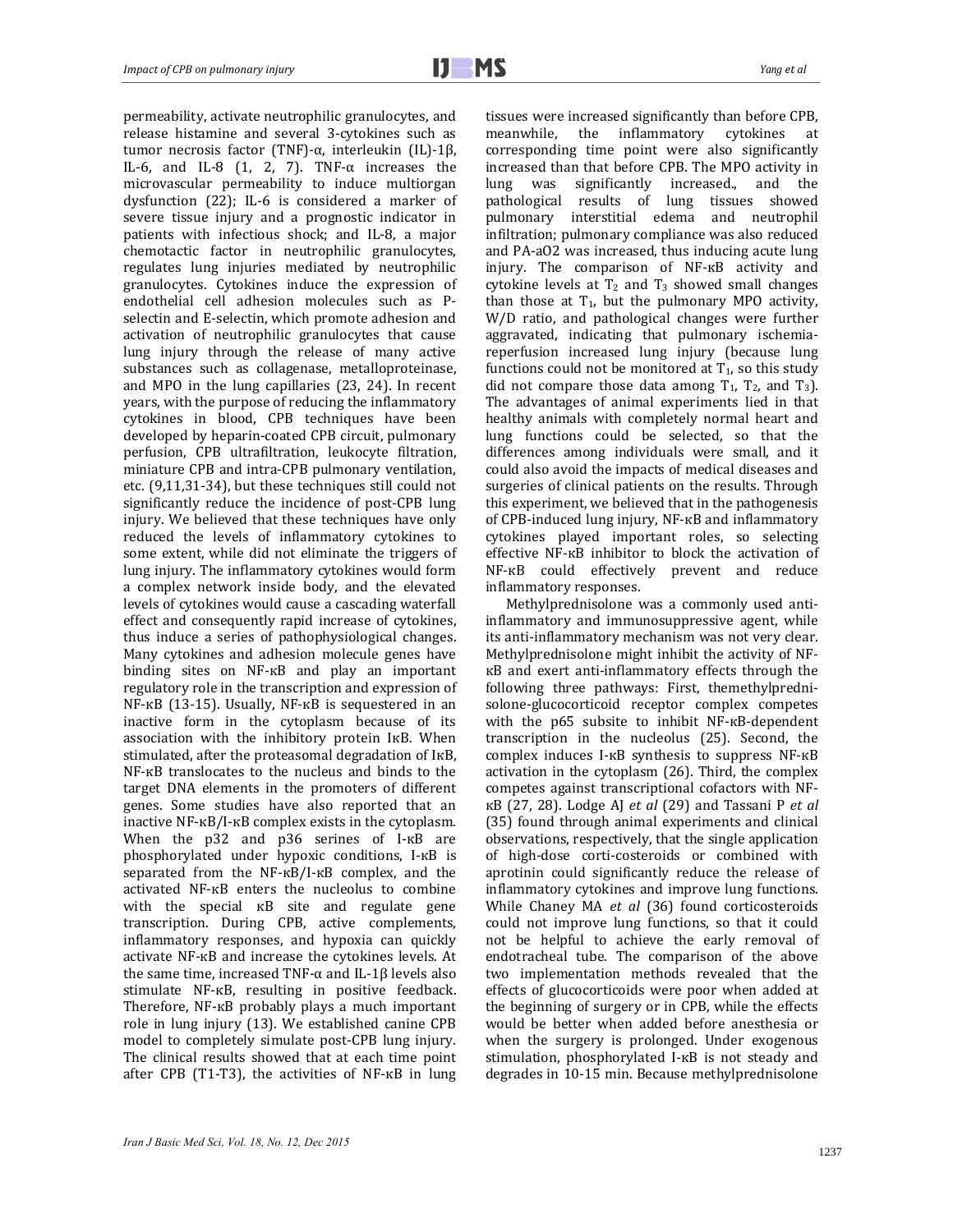inhibits  $NF$ - $\kappa$ B activation by inducing the synthesis of I-KB, the treatment duration seems to play an important role  $(29)$ . In view of the possible inhibitory mechanisms of methylprednisolone on NF-кB activation, a small-dose of methylprednisolone  $(5 \text{ mg/kg})$  was applied  $60 \text{ min}$  before the start of CPB. The results showed that the activity of NF-кB in the treatment group at each post-CPB time point was significantly lower than the control group, and also the levels of cytokines, the MPO activity in lung tissues, the neutrophil infiltration, the pulmonary edema, and the PA-aO2 level were significantly decreased, however lung functions were significantly improved; the similar results were obtained by repeated administration of highdose (30 mg/kg) glucocorticoids (at 8 hr and 1.5 hr before surgery)  $(29)$ , meanwhile, the side effects were reduced. In addition to the inflammatory responses, pneumal ischemia-reperfusion, surgical trauma, and anesthesia s might affect the changes of lung functions and cause CPB-derived lung injury (30). Therefore, the prevention and treatment of lung injury after cardiac surgery under CPB should be further investigated.

# **Conclusion**

CPB can activate  $NF$ - $\kappa$ B in the lung tissues and significantly increase the release of inflammatory cytokines to cause pulmonary inflammation and edema through neutrophil and monocyte infiltration and pulmonary injuries characterized by a decline in gas exchange. Methylprednisolone (5 mg/kg) can inhibit the activity of NF-кB, decrease the release of cytokines, inhibit infiltration and inflammation caused by pulmonary inflammatory cells, improve gas exchange, and decrease the degree of CPB-associated lung injuries.

# **Conflict of interest**

The Authors declare that they have no conflict of interest to disclose.

## **Acknowledgment**

The authors wish to thank the Department of Anesthesiology, The Affiliated Zhongshan Hospital of Fudan University, Shanghai, China. The results described in this paper were part of postgraduate thesis. 

## **References**

1. Apostolakis E, Filos KS, Koletsis E, Dougenis D. Lung dysfunction following cardiopulmonary bypass. J Card Surg 2010; 25:47-55.

2. Onorati F, Rubino AS, Nucera S, Foti D, Sica V, Santini F, et al. Off-pump coronary artery bypass surgery versus standard linear or pulsatile cardiopulmonary bypass: endothelial activation and inflammatory response. Eur J Cardiothorac Surg 2010; 37:897-904.

3. Ng CS, Hui CW, Wan S, Wan IY, Ho AM, Lau KM, *et al*. Lung ischaemia-reperfusion induced gene expression. Eur J Cardiothorac Surg 2010; 37:1411-1420.

4. Larsen BM, Goonewardene LA, Joffe AR, Van Aerde JE, Field CJ, Olstad DL, et al. Pre-treatment with an intravenous lipid emulsion containing fish oil (eicosapentaenoic and docosahexaenoic acid) decreases inflammatory markers after open-heart surgery in infants: a randomized, controlled trial. Clin Nutr 2012; 31:322‐329.

5. Pearl JM, Schwartz SM, Nelson DP, Wagner CJ, Lyons JM, Bauer SM, et al. Preoperative glucocorticoids decrease pulmonary hypertension in piglets after cardiopulmonary bypass and circulatory arrest. Ann Thorac Surg 2004; 77:994-1000.

6. Ng CS, Arifi AA, Wan S, Ho AM, Wan IY, Wong EM, *et al*. Ventilation during cardiopulmonary bypass: impact on cytokine response and cardiopulmonary function. Ann Thorac Surg 2008; 85:154-162.

7. Goebel U, Siepe M, Mecklenburg A, Doenst T, Beyersdorf F, Loop T, et al. Reduced pulmonary inflammatory response during cardiopulmonary bypass: effects of combined pulmonary perfusion and carbon monoxide inhalation. Eur J Cardiothorac Surg 2008; 34:1165-1172.

8. Onorati F, Santarpino G, Tangredi G, Palmieri G, Rubino AS, Foti D, *et al*. Intra‐aortic balloon pump induced pulsatile perfusion reduces endothelial activation and inflammatory response following cardiopulmonary bypass. Eur J Cardiothorac Surg 2009; 35:1012‐1019.

9. Onorati F, Santini F, Mariscalco G, Bertolini P, Sala A, Faggian G, et al. Leukocyte filtration ameliorates the inflammatory response in patients with mild to moderate lung dysfunction. Ann Thorac Surg 2011; 92:111-121.

10. Mangoush O, Purkayastha S, Haj-Yahia S, Kinross J, Hayward M, Bartolozzi F, et al. Heparin-bonded circuits versus nonheparin-bonded circuits: an evaluation of their effect on clinical outcomes. Eur J Cardiothorac Surg 2007; 31:1058‐1069.

11. Gunaydin S, McCusker K, Sari T, Onur MA, Zorlutuna Y. Clinical performance and biocompatibility of hyaluronan-based heparin-bonded extracorporeal hyaluronan‐based heparin‐bonded extracorporeal circuits in different risk cohorts. Interact Cardiovasc Thorac Surg 2010; 10:371-376.

12. Al-Ruzzeh S, Ambler G, Asimakopoulos G, Omar RZ, Hasan R, Fabri B, et al. Off-pump coronary artery bypass (OPCAB) surgery reduces risk‐stratified morbidity and mortality: a United Kingdom Multi-Center Comparative Analysis of Early Clinical Outcome. Circulation 2003; 108:II1‐8.

13. Liu SF, Malik AB. NF-kappa B activation as a pathological mechanism of septic shock and inflammation. Am J Physiol Lung Cell Mol Physiol 2006; 290:L622‐645.

14. Srivastava SK, Ramana KV. Focus on molecules: nuclear factor-kappaB. Exp Eye Res 2009; 88:2-3.

15. Baldwin AS Jr. The NF-kappa B I kappa B proteins: new discoveries and insights. Annu Rev Immunol 1996; 14:649‐683.

16. Deryckere F, Gannon F. A one-hour minipreparation technique for extraction of DNA-binding proteins from animal tissues. Biotechniques 1994; 16:405.

17. Stephens RS, Shah AS, Whitman GJ. Lung injury and acute respiratory distress syndrome after cardiac surgery. Ann Thorac Surg 2013; 95:1122-1129.